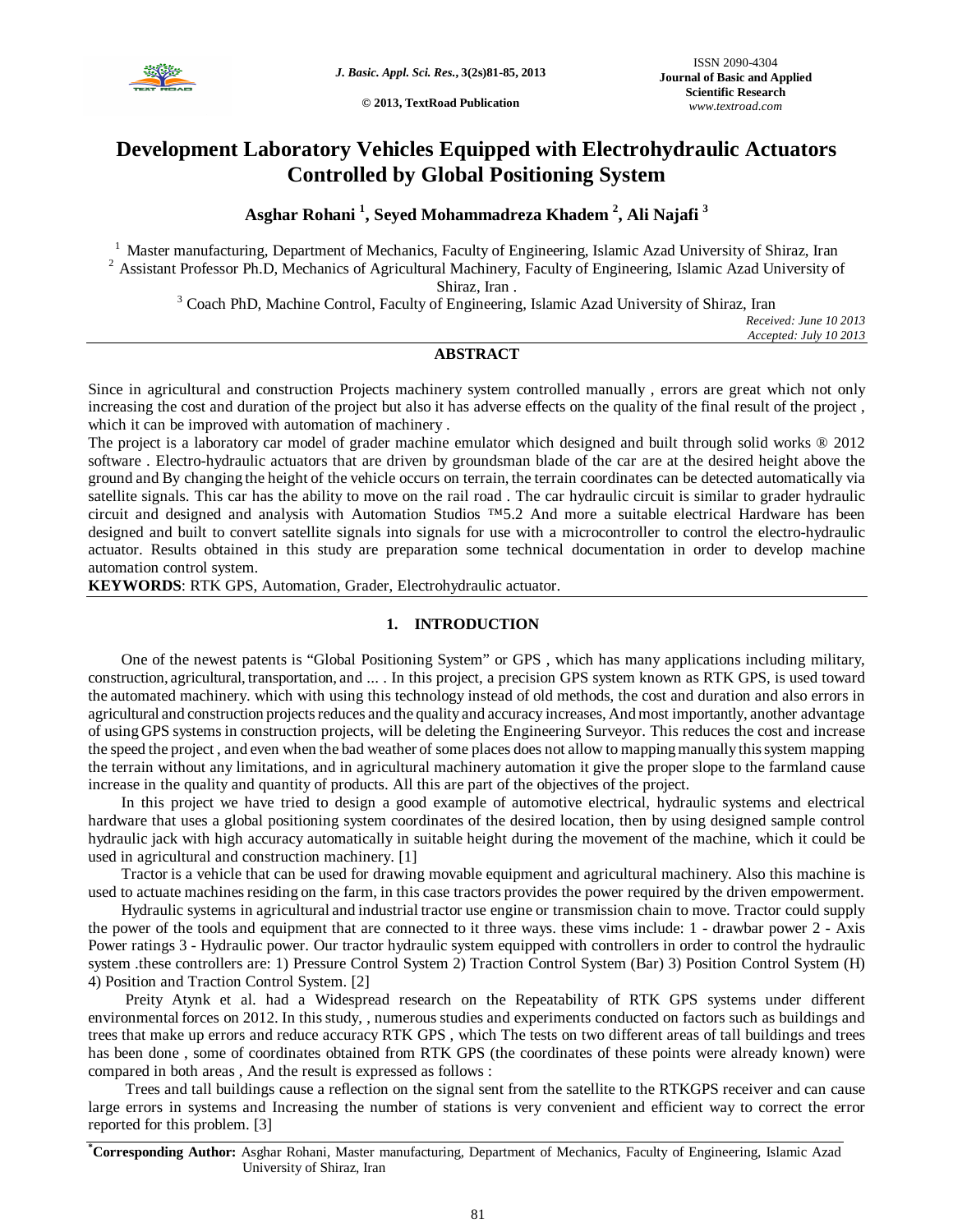#### Rohani *et al.,* 2013

In 2006 two tubing projects in Iceland performed, which two different traditional and modern methods has been used with same machinery and manpower. In modern way machinery equipped with RTKGPS and Run-time efficiency, reduce errors that occur during the project design, cost and manpower required for the project was announced. [4]

Adam chok has research on how to control automation machinery through satellite in 2006 and The results can be expressed as follows: with Using the RTK GPS system, with having the location for agricultural machinery anywhere in the land they could be controlled and navigated and that will lead to the improvement of agricultural land in terms of having sufficient slope, careful planting and harvesting crops increase the quantity and quality of the products. [5]

### **1.1 What is RTKGPS?**

RTK word is derived from the term "Real Time Kinematic" That means an immediate seeing of results during the operation (non-stop). These GPS's compared to conventional GPS has great features, they can process the satellite information in any time continuous and uninterrupted, these features can be used in agricultural machinery and construction equipment, all terrain mapping, navigation of ships and submarines and ... another important feature of RTKGPS is centimeter accuracy, which obtain from complex function on received wavelength from satellite and also error correction in sending signals. [6]

### **2 . MATERIALS AND METHODS**

# **2 .1 Car design by software SOLIDWORKS ® 2012**

The first step in this project is the design of the mechanical parts or the stimulus part of the car. For this purpose, the two-dimensional maps and 2012 ® Solid Works design software took part. After The model design, dynamic analysis has been made on the car. Automotive design in this project consists of three main parts which are:

The driver of automobiles part, hydraulic parts, the RTK GPS part.

#### **2.2. Chassis design and all needed Car parts**

Automotive chassis design and all the necessary parts in this section were performed here. Figure (1) show examples of automotive design and figure (2) shows three point hitch taken from three point hitch of the tractor.





**Fig. 1. examples of automotive design fig.2.three point hitch sample**



Three point hitch components (Figure 2) are:

1 - lateral arms 2 - arm support center 3 – Chassis 4 - Hydraulic Jack 5 – drawbar

#### **2 . 3 Vehicle power supply design**

Here the components which needs to make movement power of cars is introduced. Components necessary to drive the vehicle are as follows:

• Three-phase electric motors: driving force supply by a motor 75 kw and 2800 R/M.

 Inverter: Different cycles could be created By changing the frequency of the inverter to the motor . Inverters are able to adapt the load characteristics with the engine characteristics, which makes engines, load lower electrical power from grid and expensive load factor modification boards and not require, Importantly, the engine can launch quiet and softly, which causes loss of electrical shock and mechanical stress on the engine components and this advantage cause decrease in prematurely sublation of motor and other parts. the Machine model is SV008IGSA, inverter power 75 kw and a voltage of 220/380 v.

- industrial electrical switch: This switch is equipped with the left- and right circular.
- Belt: power transmission from the engine to the transmission is done by belt.
- Helical gearbox: a worm gear 32/1 vehicle is required.
- Pulley: to Transfer gearbox power to the for wire rope that is supposed to traction the vehicle.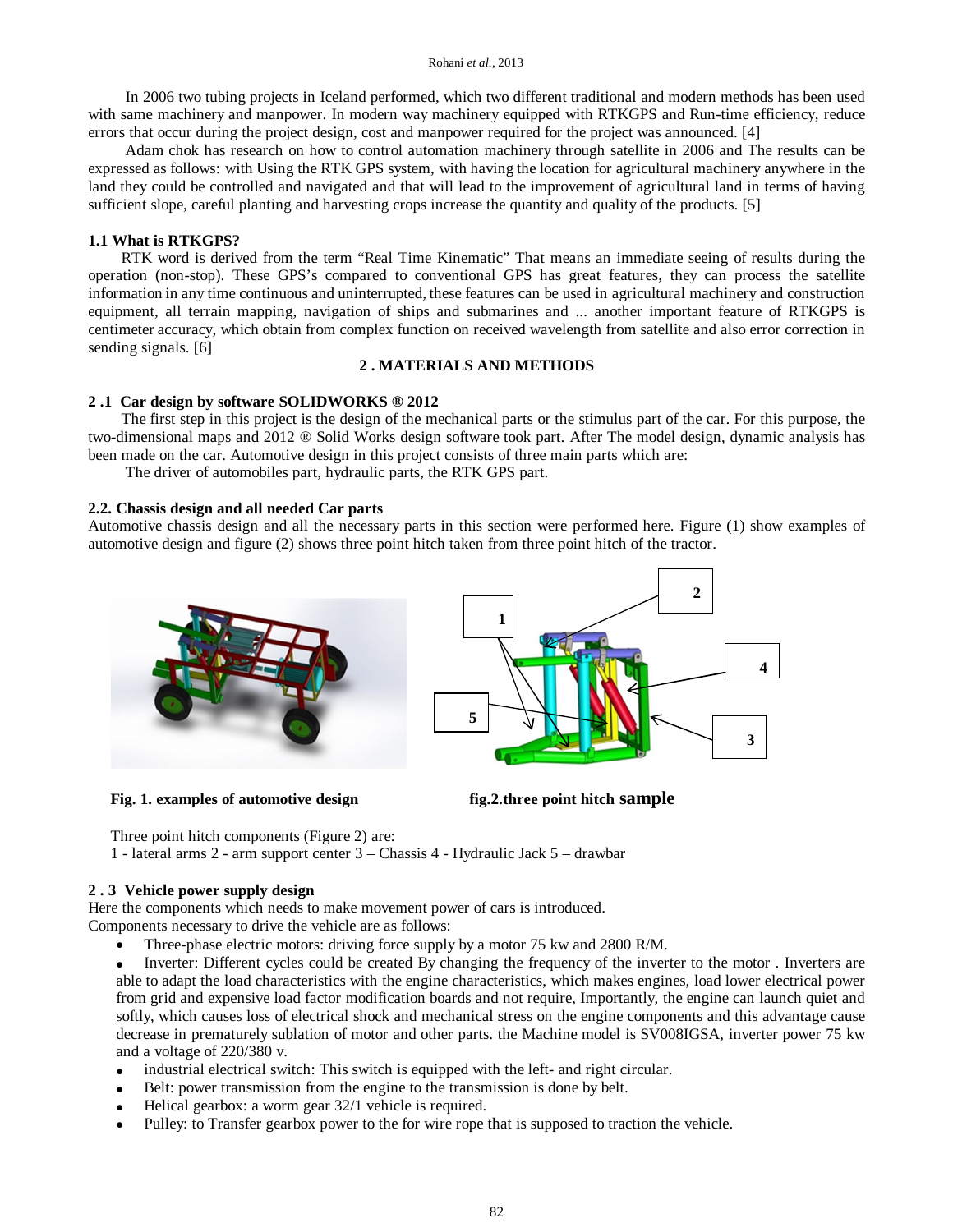- Pulley: placed on output shaft of the Engine and transmission and the belt falls on it.
- Wire rope
- Cable: 4 cable length 1.5 m is required.

# **2 . 4 Car Production**

Upon completion of the design, Car produced and all the necessary equipment installed on the vehicle which is shown in figure (3). It should be noted that the installation a variety of agricultural and construction vehicles on the three point hitch like chisel blade, groundsman, disk and ... different usage can be defined for this vehicle, in this example chisel is used as a plow the soil and the cars can be considered a tractor simulator machine.



**Fig. 3. Rail and road car made**

Auto parts shown in this image are:

- 1. Connect the three points
- 2. Chisel (an instrument for soil tillage)
- 3. Hydraulic jacks and other hydraulic circuit components
- 4. Electric Motor and Gear
- 5. dirt road, rail and tank
- 6. The main chassis of the car

# **2. 5 . Hydraulic circuit design and simulation of vehicle**

In this part , First , design calculations were performed according to the relationship between hydraulic circuit components then with hydraulic circuit simulation created by Automation Studio  $TM$  5.2 software hydraulic circuit operation, were reviewed and analyzed And the calculations were compared with the results obtained from simulation software, the results were similar. Figure 4 shows the hydraulic circuit design. Below a summary of the calculations results obtained through the relationship of the components of the hydraulic circuit is shown Which are:

- Inside diameter of the pipe in the pump suction line  $= 0.036$  m
- Inside diameter of the pipe lines = 0.024m
- Required hydraulic circuit flow rate =  $54.7 \frac{1}{100}$
- min Required pressure of the hydraulic circuit  $= 96$  bar
- Cylinder Opening speed  $= 5$  cm/s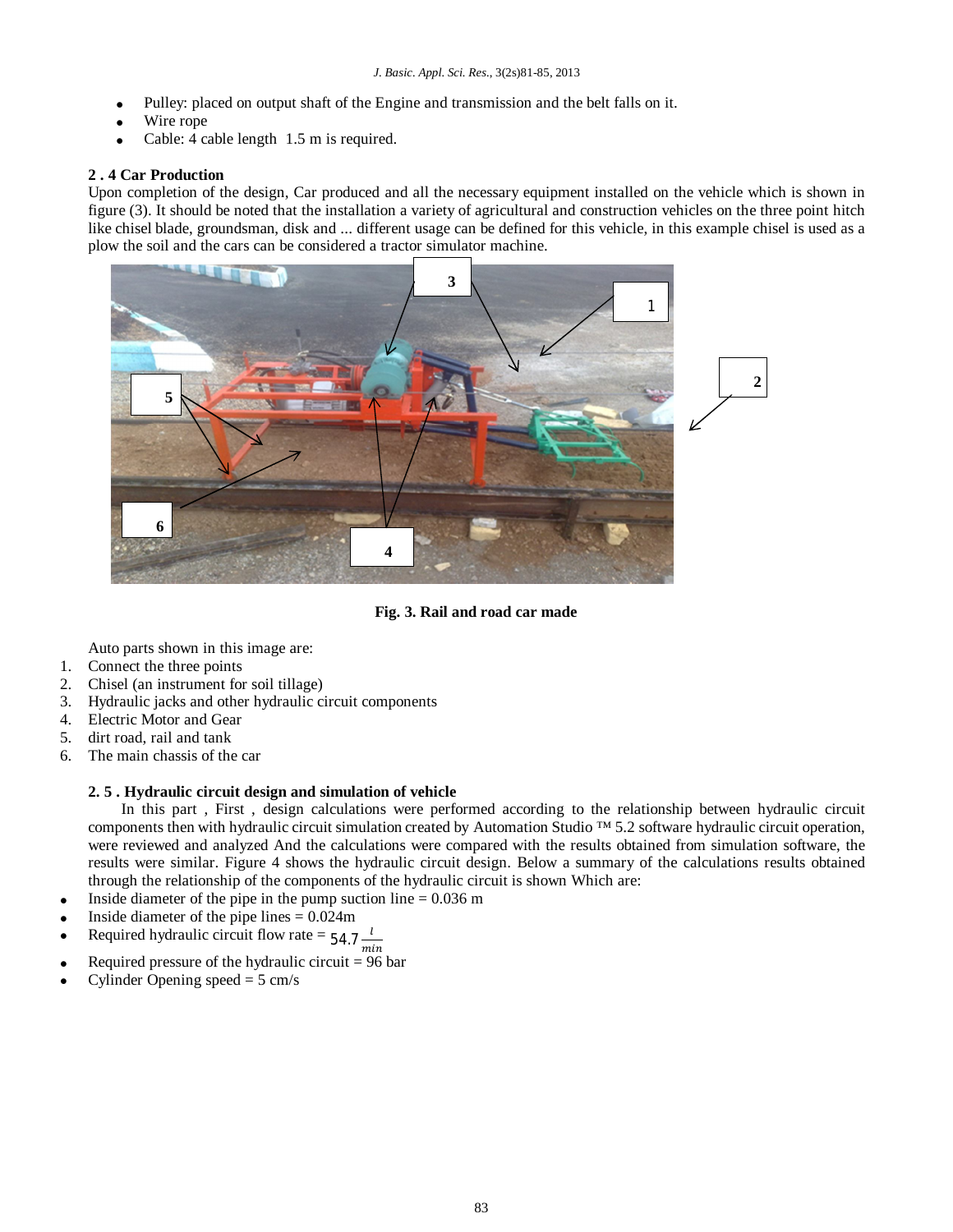

**Fig. 4. Hydraulic circuit design by Automation Studio ™ software**

Components used in the hydraulic circuit design are as follows:

- 1. two-way cylinder: this type of cylinder move in both directions using the pressure.
- 2. Hydraulic Flow Control Valve: This valve responsible to regulates the output flow of cylinders.
- 3. The balance valve: This valve is on the task of maintaining balance during circuit operation after the piston heads.
- 4. Tap the Route  $\frac{3}{4}$  valve: the route tap valve task is to establish flow in the hydraulic circuit.
- 5. Barometer: calculate pressure level based on the output of the hydraulic pump.
- 6. Security valve: when the pressure is as high as critical pressure it opens and circuit back the hydraulic flow to the tank.
- 7. Hydraulic pump: has the duty to provide the required pressure of the circuit.
- 8. Filters: cleans oil from waste and infected materials.
- 9. Tank: Reservoir of the required oil for circuit. [7، 8]

# **2. 6 . Electronic Hardware Design**

In this research for the design of electronic hardware that analyze the RTK GPS system sent signals And has proportional reaction to the target device, we need several pieces of electronic mentioned Below and a possible explanation is given about that item.

### **2 . 6 . 1. Components used in electronic hardware design include:**

- 1. RTK GPS system 2. ATMEGA16 & ATMEGA8 Microcontrollers 3. LCD TS2040
- 4. IC ULN2003A & IC 7805 & IC 74HCT245 5. Switches and Relays

# **2 .6 . 2 Electronic hardware usage.**

Input voltage (power supply) comes by a 12-volt adapter with the one amp. First, the input voltage goes to IC7805. The task of this component is to maintain a constant voltage circuit. The current and voltage circuits and RTK GPS system is turned on and the receiver is activated and starts to send data.

Data leaves the transmitter unit of the RTK GPS system and entered IC MAX 232. The device operates matching between input voltage and output voltage (input to the microcontroller) of RTK GPS system. After the pieces were removed from the data, they entered the microcontroller ATMEGA8 (hereinafter in abbreviated the microcontroller called «Slave»). In the micro controller accuracy control of transmission data, a good start for getting 445 bytes of data which initiated correctly, data layout would be done . After receiving 445 bytes of information the slave microcontroller ready to send data to ATMEGA16 microcontroller (hereinafter in abbreviated this microcontroller is called «master»). It should be noted that the master microcontroller, choose another microcontroller (which is it's Subaltern and data transferred to the master ( which adopted the major commands ) ). Data transmitted from ATMEGA8 to ATMEGA16 through IC 74HCT245 which is interface between the microcontroller and serves as the key. The master microcontroller processed data and transmitted data is displayed on the LCD and according to the identified position of the different sent data in RTK GPS system, Required information including number of satellites, longitude, latitude and altitude from open sea separated from other data and it is